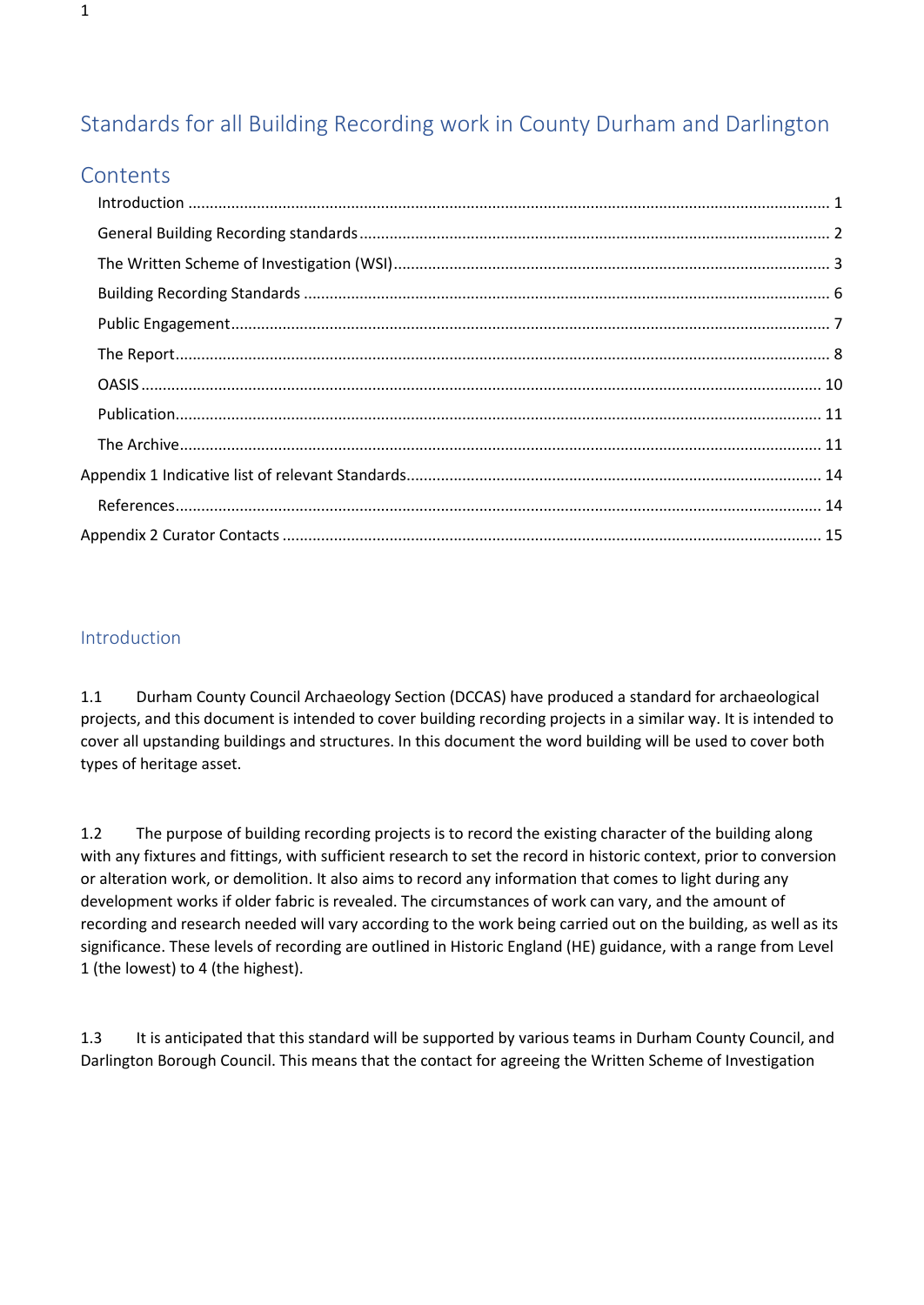(WSI) and other aspects of the project may vary. In this document the term "Curator" is used generically to reflect this role. Contact Details for the possible holders of this role are given in Appendix 2.

### <span id="page-1-0"></span>General Building Recording standards

2.1 It is expected that all building recording projects will be carried out according to best practice as set out in the following publications:

- A. Yorkshire, the Humber and the North-East: A Regional Statement of Good Practice for Archaeology in the Development Process (SYAS 2011) (see Appendix 1)
- B. Standards and Guidance for archaeological work produced by the Chartered Institute for Archaeologists<http://www.archaeologists.net/codes/cifa>
- C. Management of Research Projects in the Historic Environment (MoRPHE) [https://historicengland.org.uk/advice/technical-advice/project-management-for-](https://historicengland.org.uk/advice/technical-advice/project-management-for-heritage/) [heritage/](https://historicengland.org.uk/advice/technical-advice/project-management-for-heritage/)
- D. Historic England's Understanding Historic Buildings: a guide to good recording practice 2016
- E. [https://historicengland.org.uk/images-books/publications/understanding-historic-buildings/heag099](https://historicengland.org.uk/images-books/publications/understanding-historic-buildings/heag099-understanding-historic-buildings/) [understanding-historic-buildings/](https://historicengland.org.uk/images-books/publications/understanding-historic-buildings/heag099-understanding-historic-buildings/)
- F. Any other relevant HE Guidanc[e https://www.historicengland.org.uk/](https://www.historicengland.org.uk/)
- G. Other relevant standards and guidance documents (see Appendix 2 for an indicative list of relevant standards)

2.2 Final methodology must be confirmed with the Curator prior to work commencing, via a Written Scheme of Investigation (WSI) (See section 3)

2.3 The client must give the Building Recording contractor advance notice of scheme timetables and adequate notice of when their presence will be required on site. The anticipated extent of the work must be confirmed with the client in advance of tendering.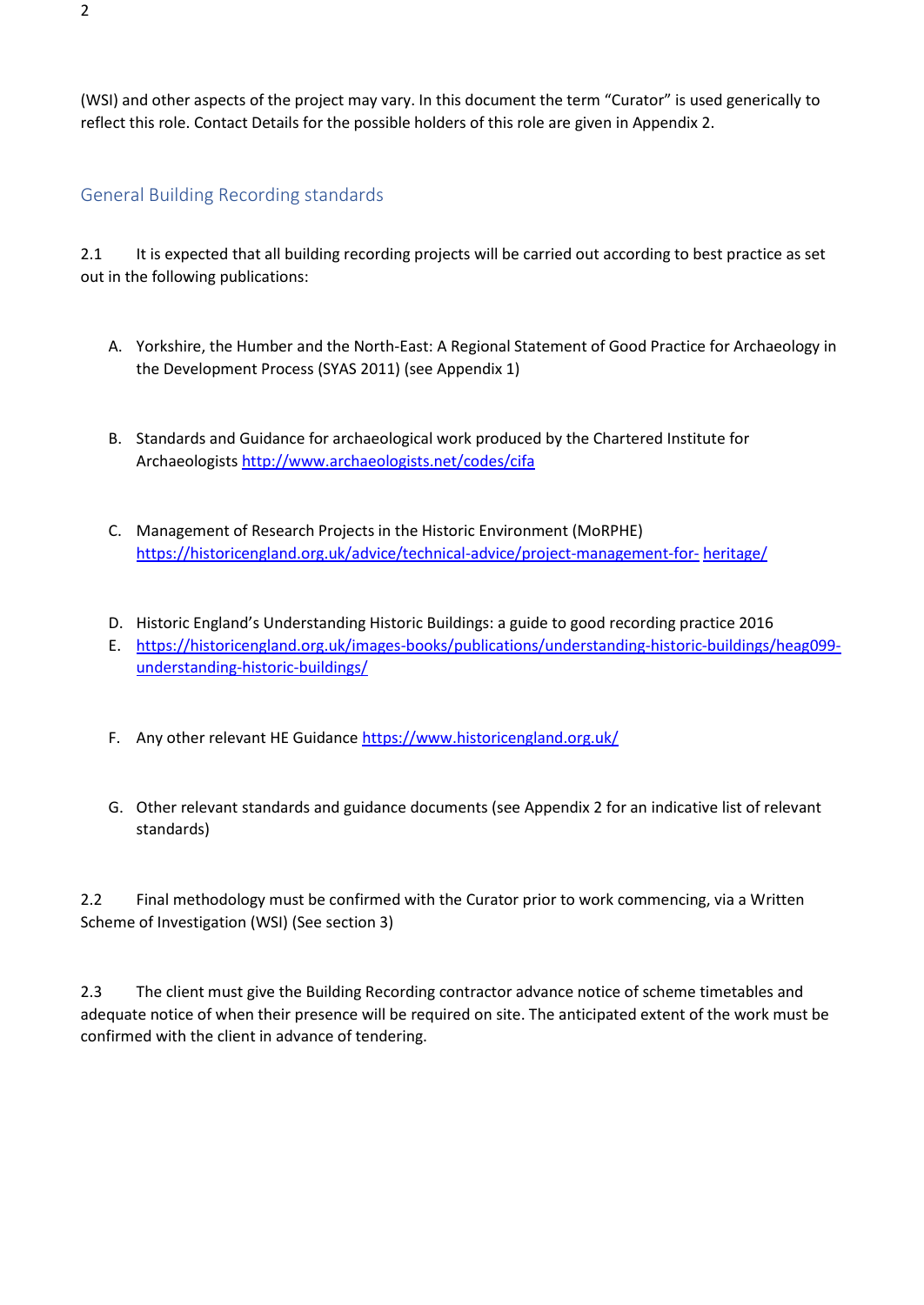2.4 The line of communication on-site between the client and/or their representative and the Building Recording contractor must be clearly stated in advance. This is especially important with regards to who must be advised of any necessary stoppage time, if the scheme requires it (for example during recording of fabric uncovered during development).

2.5 It must be clearly agreed before the site works begin that the Building Recording contractor has access to all appropriate areas on site. If upon arrival on site it is found that areas expected to be accessible are not available for any reason, DCCAS should be informed as soon as possible.

2.6 It is the Building Recording contractor's responsibility to ensure they comply with all relevant Health and Safety legislation, guidance and best practice. DCCAS staff are not qualified to comment on any Health and Safety aspects of a WSI. Any issues regarding this are a matter to be worked out between the Contractor, the client and, if necessary, the Health and Safety Executive.

2.7 Project Monitoring: The Curator must be given two weeks (or in exceptional circumstances a minimum of 48 hours) notice in writing of the commencement of Building Recording work. During such works representatives of the Curator must be allowed access to the building at all reasonable times.

## <span id="page-2-0"></span>The Written Scheme of Investigation (WSI)

3.1 A WSI should be produced for all Building Recording works. These must be agreed with the Curator before submission in support of a planning application or discharge of condition.

3.2 The WSI does not need to reiterate information included in this document. The WSI should focus on identifying the challenges and opportunities presented by an individual site, and how best to address them. It should also clearly identify any proposed variations from this document, along with the justification for them. If a point mentioned in this document is not specifically discussed, the standard in this document will apply by default.

3.3 The WSI should include:

- a) The background to the project including reasons for work
- b) Site location (including a map, detailed location plan and a central 10 figure National Grid Reference), site description, as well as all relevant site names and identifier codes (e.g. Planning Application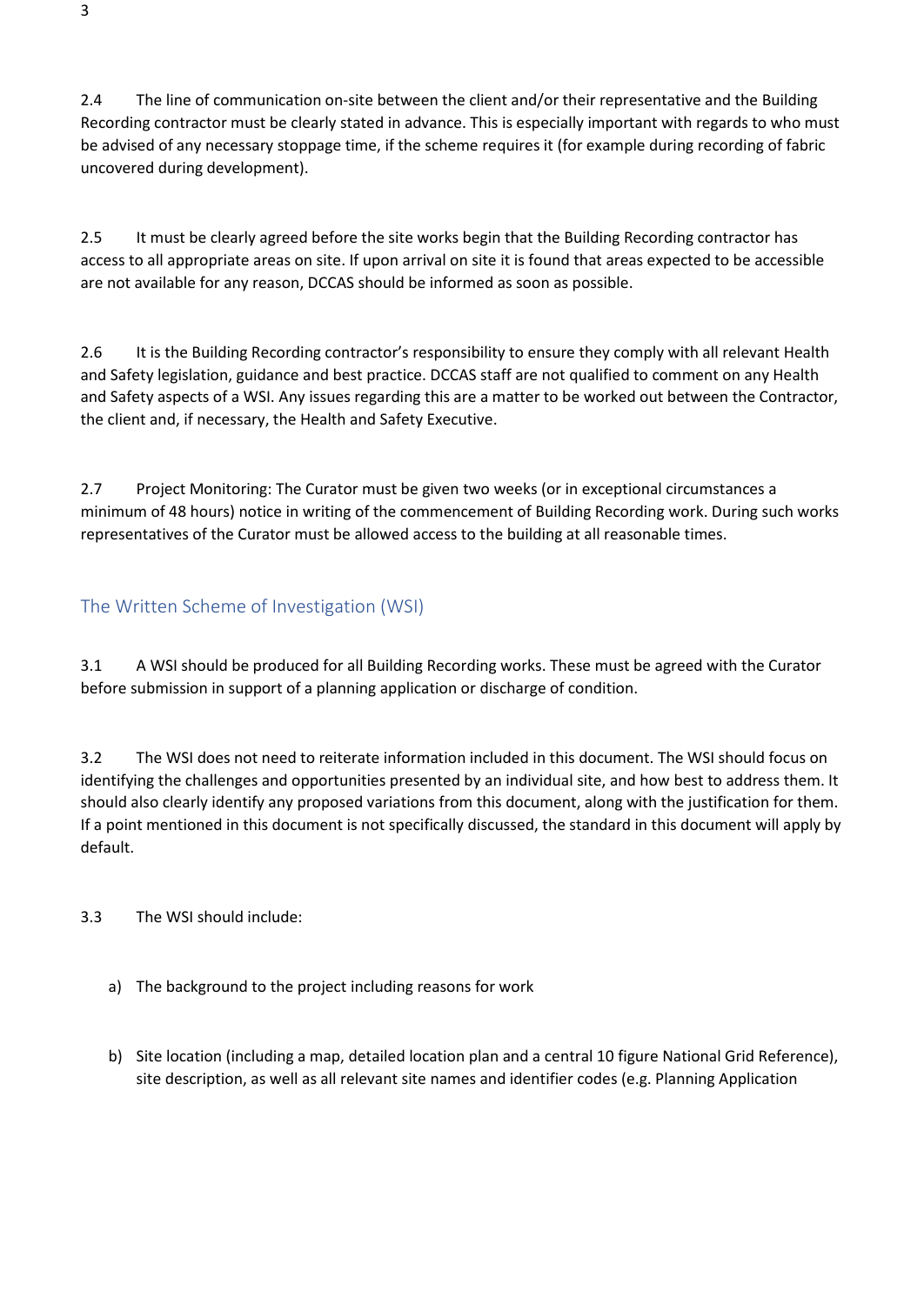References). This should also clearly identify within the wider site which buildings or structures are to be recorded, and identify them in a way which is then used throughout the report (eg by numbering or otherwise identifying the buildings on a plan)

- c) The broad level of Recording proposed, based on HE guidance ie Levels  $1 4$
- d) Details of what will be included in the Drawn Record: E.g. annotated sketches, annotated architects plans, measured elevations, floorplans, cross sections etc
- e) Details of what will be included in the Written record: level of background history intended, which sources to be consulted, etc
- f) Archaeological and historical background including any previous archaeological work on the site or nearby. This should include a critical discussion about what this implies for the Building Recording on the site to be investigated, and not merely be a list of information found out about the area.
- g) Aims and objectives of the project including specific research questions the project hopes to address, in line with published artefactual research frameworks, period specific research frameworks and more generally the North East Regional Research Framework<https://researchframeworks.org/nerf/>, and also HistBeke <https://researchframeworks.org/histbeke/>. Where relevant the Historic Farmsteads Preliminary Character Statement: North East Region (2006 Historic England [https://historicengland.org.uk/images-books/publications/historic-farmsteads-preliminary-character](https://historicengland.org.uk/images-books/publications/historic-farmsteads-preliminary-character-statement-north-east/)[statement-north-east/\)](https://historicengland.org.uk/images-books/publications/historic-farmsteads-preliminary-character-statement-north-east/) should also be referred to.
- h) Areas included or excluded from field work (e.g. unsafe areas). Curators expect producers of a WSI to carry out due diligence to ensure that the proposed methodology can be carried out on a site. This may necessitate a site visit in advance. Areas of work should also be shown on a plan of a suitable scale.
- i) The programme and methodology of site investigation and recording, appropriate to achieving the stated aims of the project. This should consider the appropriateness of different techniques, depending on the site and type of remains expected.
- j) Capability statement on the staff to be used. This should give details of the skills and experience of the on-site manager, who should demonstrably be MORPHE trained as should the originator of the WSI. The appropriate certificates should be included as appendices in the WSI. If the on-site manager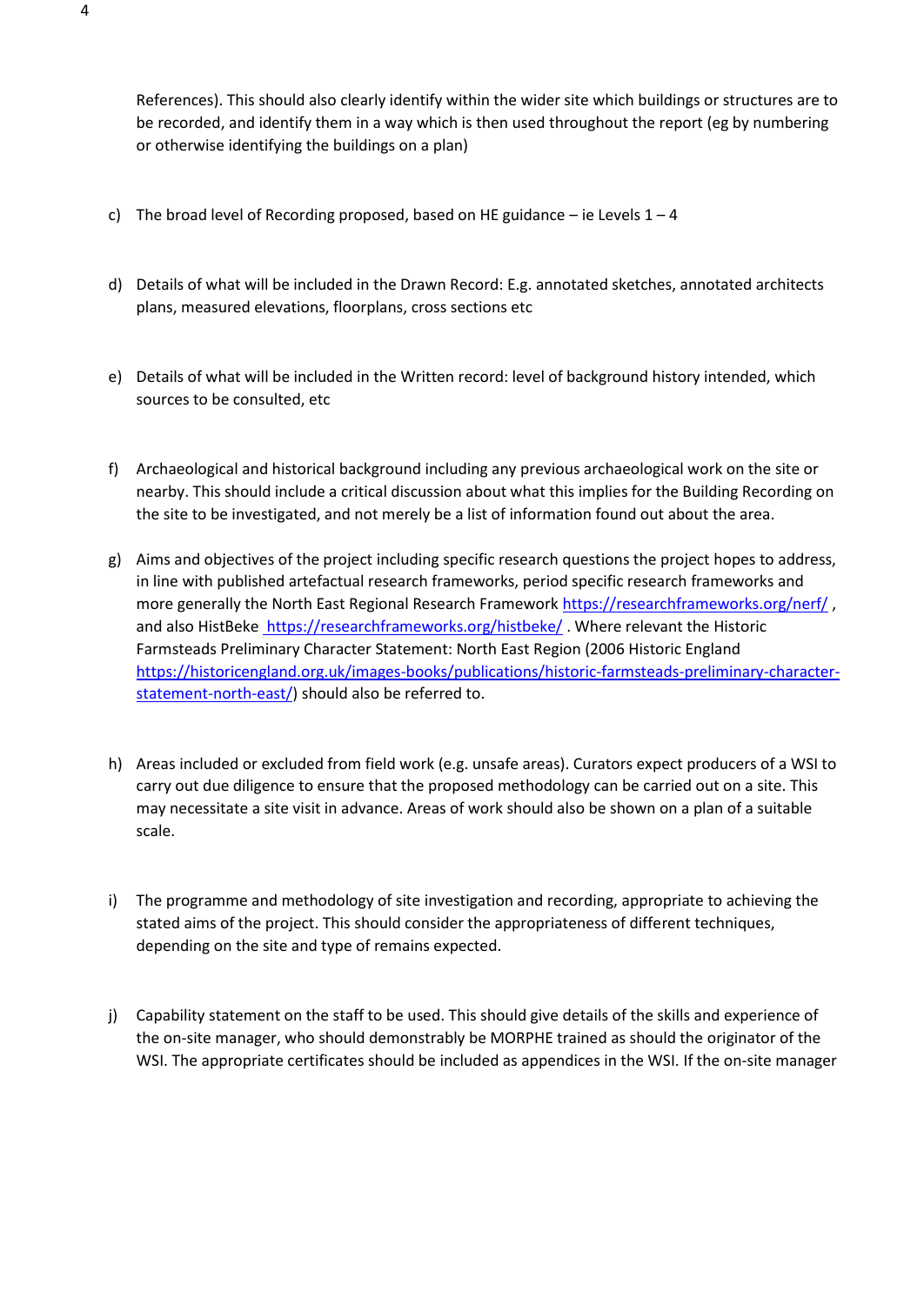is not known at the time of the WSI, this needs to be confirmed in writing to DCCAS at the same time as the they are notified of the proposed commencement of work.

- k) Arrangements for public engagement (see section 5 of this document)
- l) Contingency arrangements for all aspects of the project
- m) Details of expected on-site Staffing. We would recommend that details of staffing are included so the client is clear how many people will be on site and that the timetable is based on this level. This should make it clearer to the client if there are additional costs on a site due to increased staffing.
- n) The provision made for archiving of all site material, both digital and physical (see section 9 of this document)
- o) The provision to be made for publication and dissemination of the analysis and records of the site investigation (see section 8 of this document)
- p) The author of the WSI should also be clearly identified

3.4 Techniques and technology are continually progressing. The WSI should consider if new techniques which are useful, but not routinely used at present, could be included in the project – for example the use of drones to access unsafe areas.

3.5 It is the Building Recording contractor's responsibility to ensure that a WSI has been agreed before starting work. It should be noted that there is a fee for agreement of a WSI, which will be levied on the Building Recording contractor who prepared it (see online charging schedule).

3.6 Planning conditions relating to WSIs will not be discharged until the WSI has been agreed with the Curator.

3.7 Tenders for the work must include a method statement, day rates and the following:

a) Brief details of the organisation and the number of staff who are proposing to carry out the work including any relevant specialisms or experience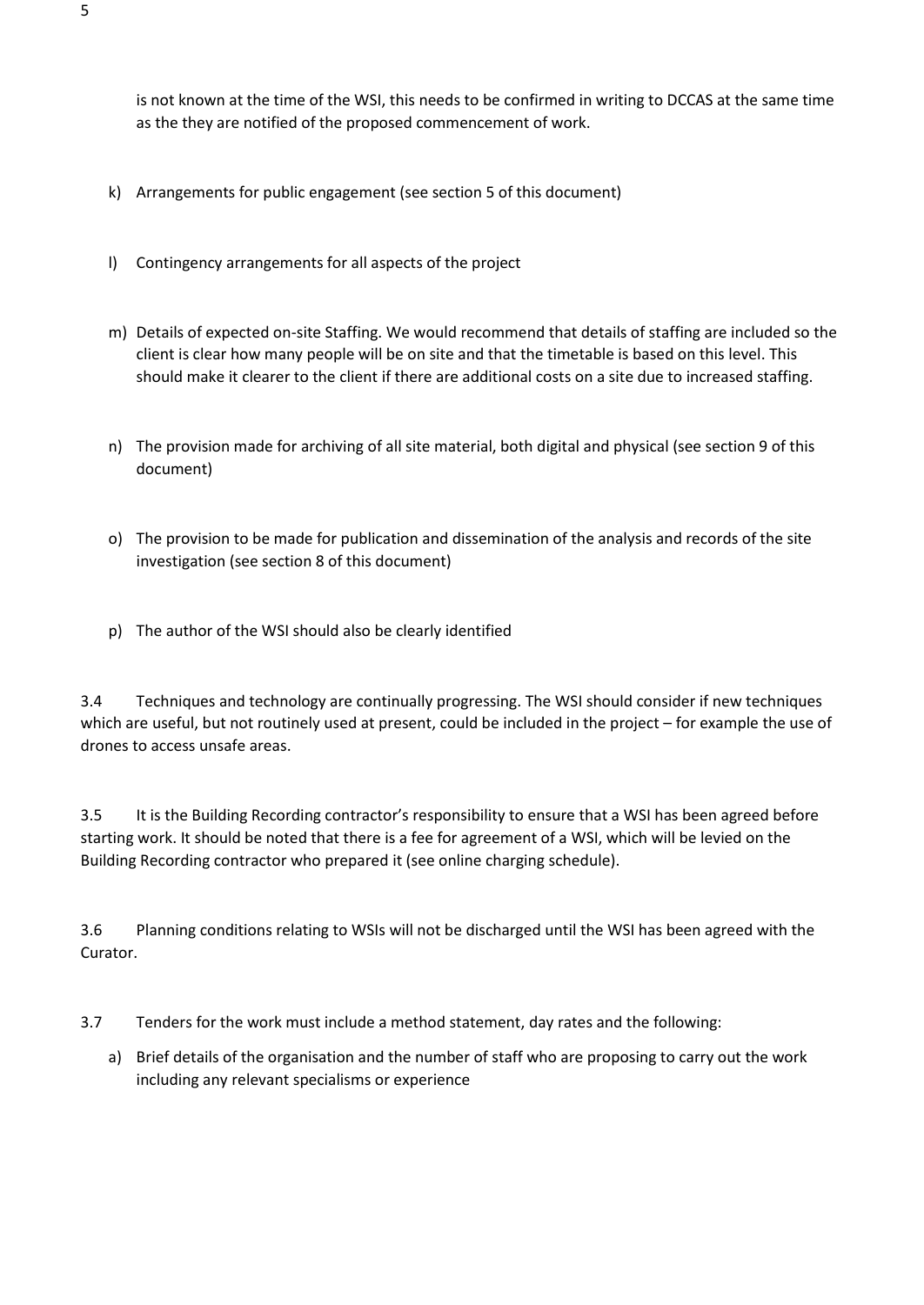- b) The earliest date at which the work can begin, and the amount of notice required to initiate the work
- c) Details concerning proposed methods of recording and source material
- d) An estimate of how long the work will take broken down by time and cost in terms of data collection and report production (the anticipated extent of the work must be confirmed with the client in advance). The tender must include a breakdown of costs attributable to:
	- 1. travelling and subsistence
	- 2. fieldwork
	- 3. report production
	- 4. archive preparation & deposition this is a requirement of all projects so should not be included as a contingency, but as part of the main tender
	- 5. administration
	- 6. relevant DCCAS fees WSI and report agreement for example
	- 7. other

Contingency sums must be clearly allocated for the following:

- 1. publication
- 2. DCC monitoring visits

#### <span id="page-5-0"></span>Building Recording Standards

4.1 Recording will generally be done in line with one of the Historic England Levels. Where this standard diverges from those levels, this Standard will be used, unless otherwise agreed in the WSI.

4.2 Photographs must be of archival quality; either as black & white print and negatives or as born-digital images. The Curators have no preference for which medium of capture is used, but if more than one medium is used, then appropriate archiving of all media must be carried out

4.3 Born digital images should be captured at a minimum resolution of 10 megapixels, in colour, and generically follow the advice in Digital Image Capture and File Storage Guidelines for Best Practice Historic England 2015.

4.4 All analogue record photographs to be black and white, using conventional silver-based film only, such as Ilford FP4 or HP5, or Delta 400 Pro (a recent replacement for HP5 in certain film sizes such as 220). Dye-based (chromogenic) films such as Ilford XP2 and Kodak T40CN are unacceptable due to poor archiving qualities.

4.5 Prints may be executed digitally from scanned versions of the film negatives and may be manipulated to improve print quality (but not in a manner which alters detail or perspective). All digital prints must be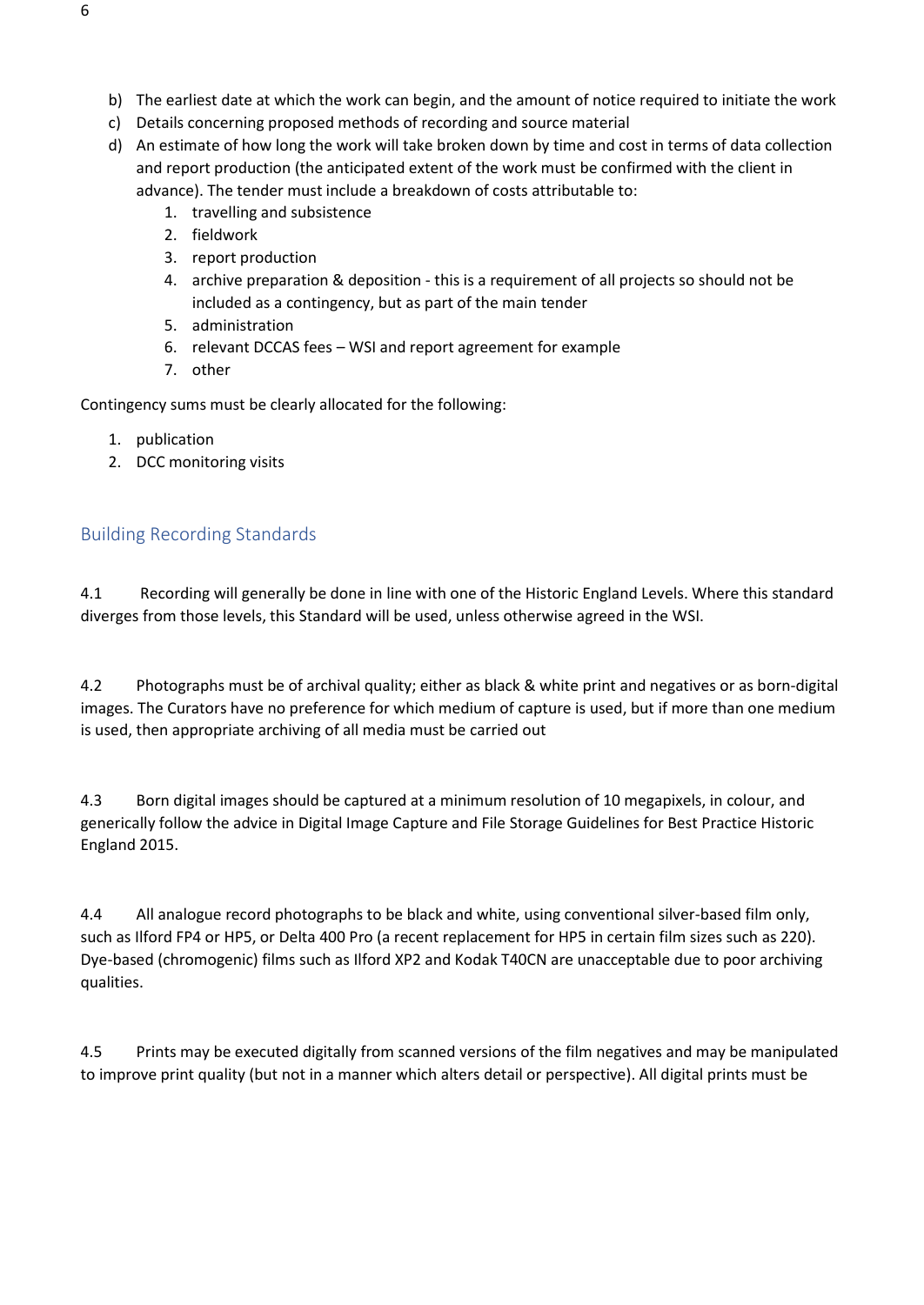made on paper and with inks that are certified against fading or other deterioration for a period of 75 years or more when used in combination.

4.6 A photographic register detailing (as a minimum) location, direction and subject of shot must accompany the photographic record; a separate photographic register should be supplied for each medium used eg one for Black and white print, one for colour slides and/or one for digital images, as needed. The position and direction of each photograph should be noted on a copy of the building plan, which should also be marked with a north pointer; separate plans should be annotated for each floor of each building. If plans become cluttered with lines, then multiple copies of the relevant plan(s) should be produced to aid clarity.

4.7 All drawn records must be clearly marked with a unique site number and must be individually identified. The scale and orientation of the plan must be recorded, and all plans should include a North arrow. All drawings must be drawn on dimensionally stable media. Plans should be labelled with appropriate Context numbers. Born Digital documentation should be created in a suitable archival format, ready for deposition.

4.8 The written record should aim to build on the images, and not just describe what is in them, but add understanding of what is being shown.

4.9 Following the completion of recording the site must be left in a condition to be agreed with the client.

4.10 The Curator would expect to receive regular updates on site work, where projects have a duration of several weeks or more.

#### <span id="page-6-0"></span>Public Engagement

5.1 All building recording projects should, where practicable, make provision for public engagement in the project, in some form as recommended in the National Planning Policy Framework paragraph 199.

5.2 Depending on the nature scale and duration of the project, this will vary from site to site, and should be detailed in the WSI, even if it is to state that practical limitations, or safety issues, prevent it (with justifications).

5.3 Options for public engagement include, but are not limited to:

• Open days on site to allow visitors to see, or be given tours, of the building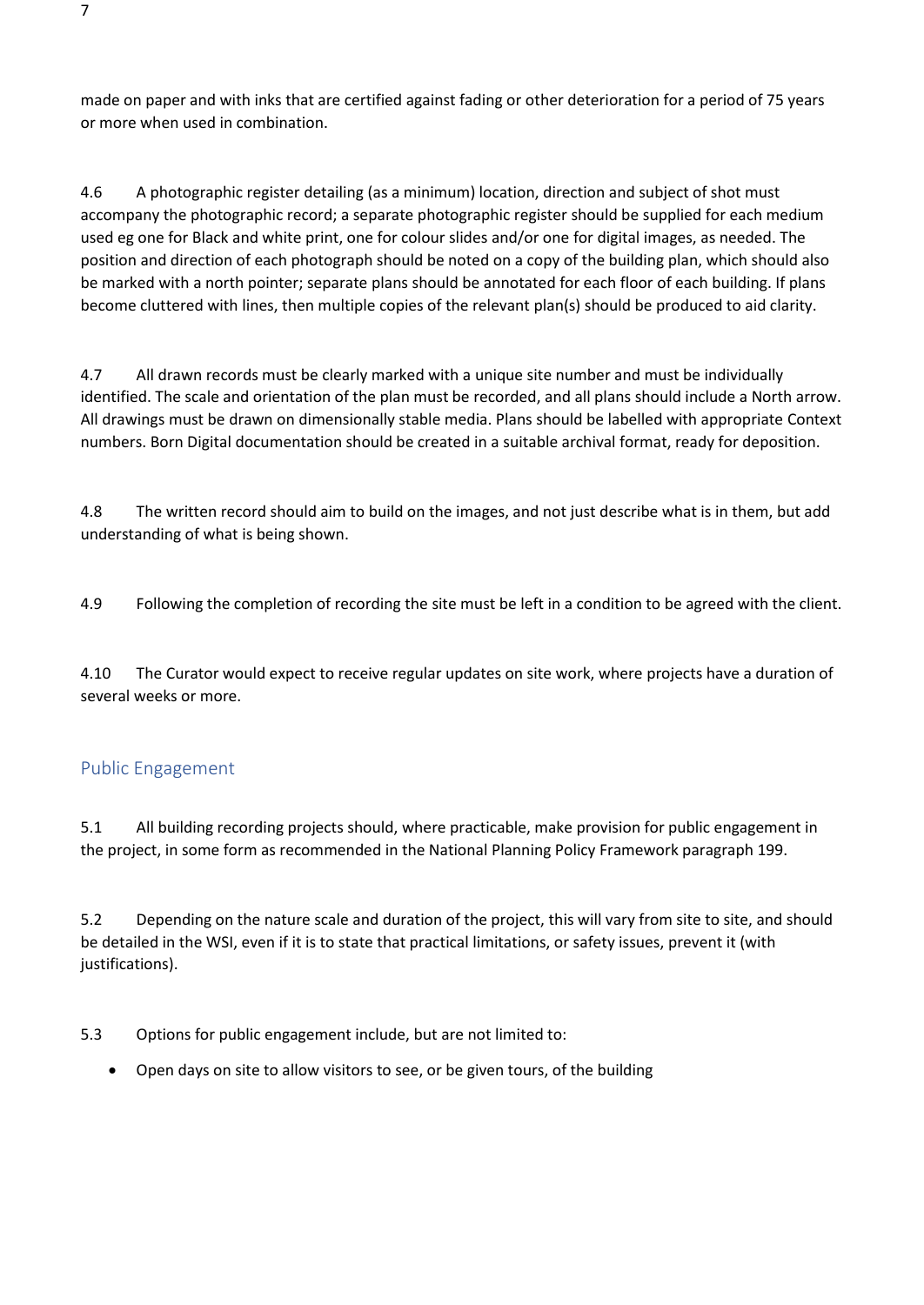- Opportunities for volunteers to become involved in aspects of the project (see 6.4 below).
- Presentation of findings at public events, such as Durham County Councils Archaeology Day or other fora.
- Specially organized events to disseminate the results e.g. talks to local societies or at village halls, community centres etc.
- Presentation of results in non-academic publications, such as Archaeology County Durham Magazine, Current Archaeology, and British Archaeology.
- Use of blogs, or other social media outlets, for updates on progress.

5.4 Use of Volunteers. The use of volunteers on sites presents a range of opportunities and issues. It is anticipated that for most building recording projects, use of volunteers will not be possible. However, their use should be considered for the highest status building recording projects (Grade II\* and I). The following should be borne in mind.

Volunteers must NEVER be used to substitute for professional staff on commercial projects, but only to allow additional work to be carried out i.e. extra recording above and beyond what is required in the WSI

To that end, it is recommended that a log is kept of volunteer contribution, so it is possible to clearly identify and demonstrate the additional value they have added to the project.

If volunteers are used in areas where it is reasonable to expect that on a commercial project this would involve staff time (e.g. digitizing plans or scanning documents), then any cost saving made in staff time must be clearly identified. This saving must then also be shown to have been spent in other aspects of the project.

Use of volunteers on sites can raise additional issues regarding Health and Safety. These must be considered at the planning stage of any project, and adequate provision made.

When it is proposed to use volunteers on a site, the anticipated use should be detailed in the WSI in term of volunteer days. These days should be divided into on- site and off-site days.

5.5 Appropriate costings for these aspects of work should be built into the project.

#### <span id="page-7-0"></span>The Report

6.1 For all projects initiated after March 2022, DCCAS will only require a PDF/A version of the report to be submitted to us.

6.2 The report is the culmination of the project, and in many cases may be the only product for dissemination of the results. The report is also the main document most people interested in a site will use to find out about the site. It is therefore important that the report: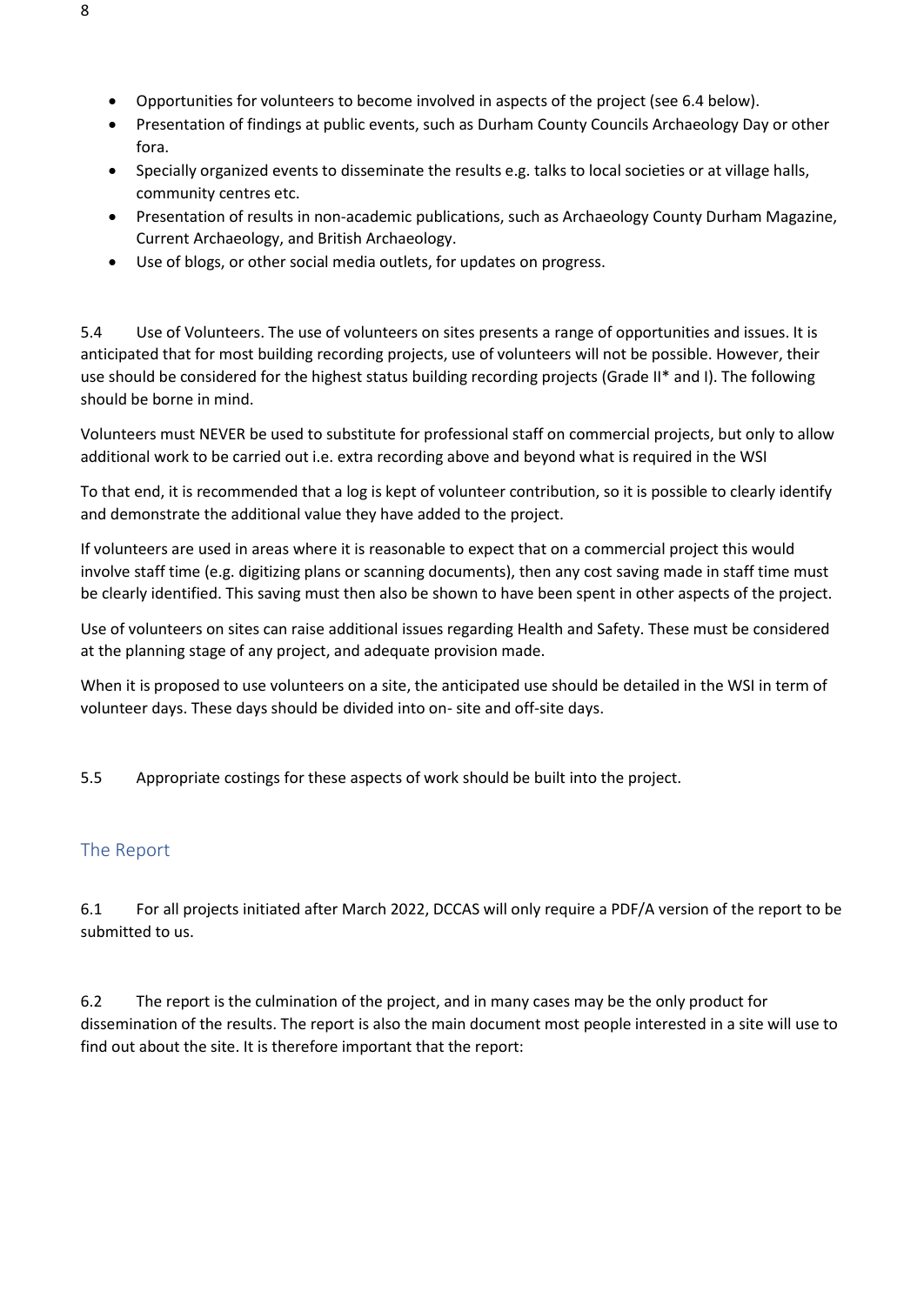Includes sufficient information so that its results and main conclusions are clearly demonstrated and evidenced.

Does not repeat significant proportions of the text verbatim in different sections.

Attempts to present the recorded remains in an engaging and readable manner. It is understood that aspects of the report will be more technical than others, but where appropriate, it should be possible to tell the story of the site in an engaging way.

6.3 A copy of the report must be prepared for the client. A PDF/A version must be sent to DCCAS for inclusion into the County Durham Historic Environment Record (HER) at:

Archaeology Section Environment & Design, Environment, Neighbourhoods and Climate Change Durham County Council County Hall Durham DH1 5UQ

Digital version of reports should not be sent on CD or DVD, but by some form of file transfer. Once agreed, the final digital copy of the report will be obtained by DCCAS from OASIS.

6.4 The report must contain a title page listing site/development name and full address together with a general National Grid Reference, the date of the report, the name of the archaeological contractor and the developer or commissioning agent. The report must be page numbered and supplemented with sections and paragraph numbering for ease of reference.

6.5 The report must include the following:

- a) executive summary
- b) a site location plan to at least 1:10,000 scale with at least an 8 figure central grid reference
- c) Relevant reference numbers (if available) such as OASIS number, digital archive Digital Object Identifier reference; unique site code; museum accession number
- d) Contractor's details, including the author of the report, and exact dates the work was carried out.
- e) nature and extent of the proposed development, including developer/client details and planning application no.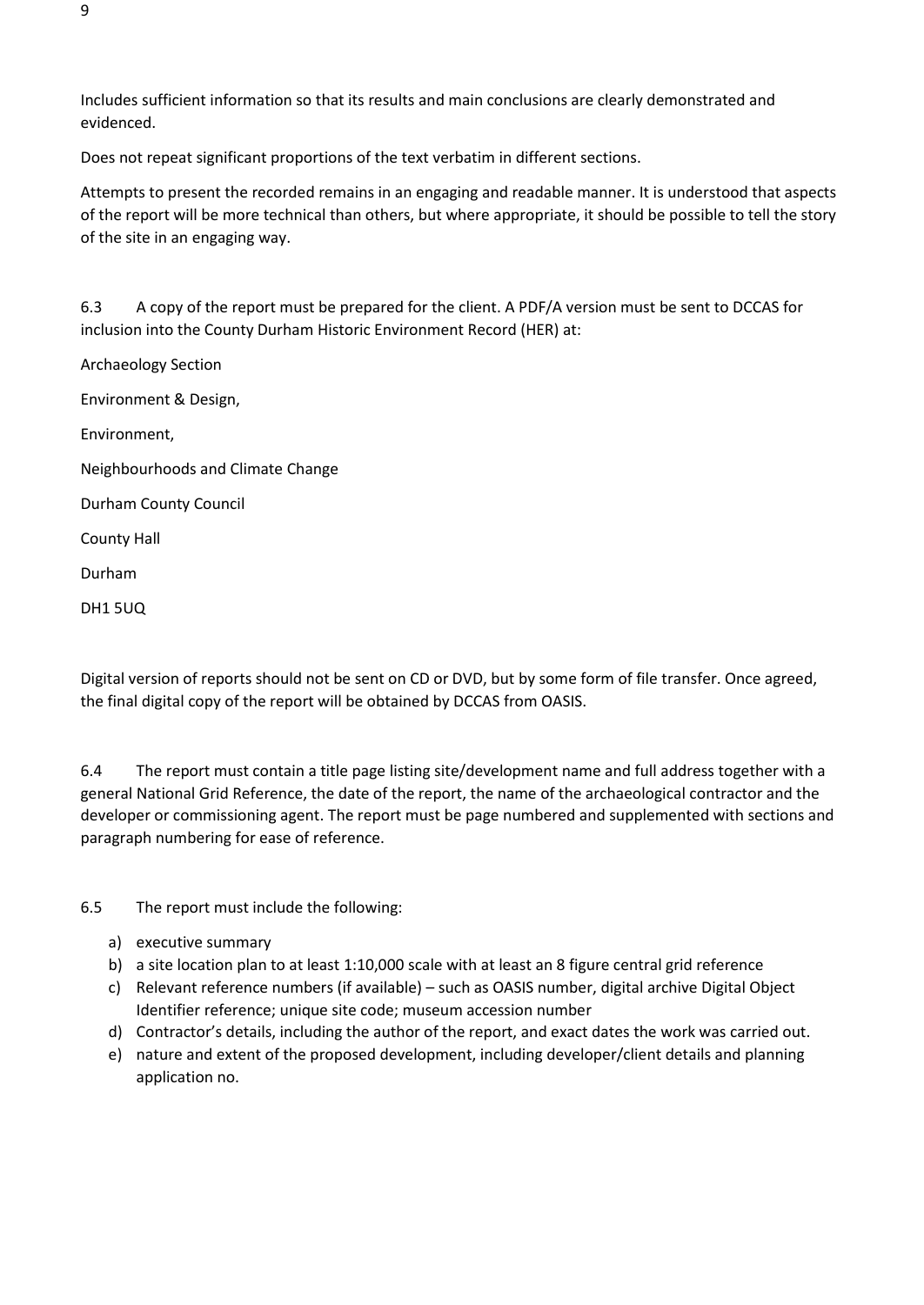- f) description of the site location
- g) A site plan to a suitable scale and tied into the national grid so that features can be correctly orientated, including a north arrow and scale bar
- h) A discussion of the results of field work.
- i) Discussion of how features and buildings have been grouped and phased together
- j) Plans and elevation drawings of the features drawn at a suitable scale and including details of location on site, and orientation.
- k) Appropriate photographs of features, buildings and structures mentioned in the text.
- l) Discussion of how the work has contributed to the research objectives identified in the WSI, and how the site fits into the wider context of the site e.g. comparator sites locally, regionally and nationally, as appropriate.
- m) references
- n) bibliography
- o) list of sources consulted
- p) copies of historical maps cross-referenced to the text
- q) photographs, maps and plans to illustrate the report as necessary

6.6 Copyright: remains as agreed between the client and contractor. However, the DCC HER should be granted a licence to use the outputs of the work to fulfil their functions, which may include partial copying by third parties.

6.7 Contractors are advised to submit a copy of a report to the Curator for approval prior to its submission as part of a Discharge of Condition.

6.8 Conditions relating to reporting will not be discharged until all the relevant stages have been completed.

#### <span id="page-9-0"></span>OASIS

7.1 The Curators supports the Online AccesS to Index of Archaeological InvestigationS (OASIS) Project. The overall aim of the OASIS project is to provide an online index to the mass of archaeological grey literature that has been produced as a result of large-scale developer-funded fieldwork.

7.2 The archaeological contractor must therefore complete the online OASIS form at [https://oasis.ac.uk/form/](https://www.google.com/url?q=https://oasis.ac.uk/form/&sa=D&ust=1539610887885000&usg=AFQjCNFH6Lphw7D7xnLkXhCcToGhyQcb5Q) within 3 months of completion of the work. Contractors are advised to ensure that adequate time and costings are built into their tenders to allow the forms to be filled in.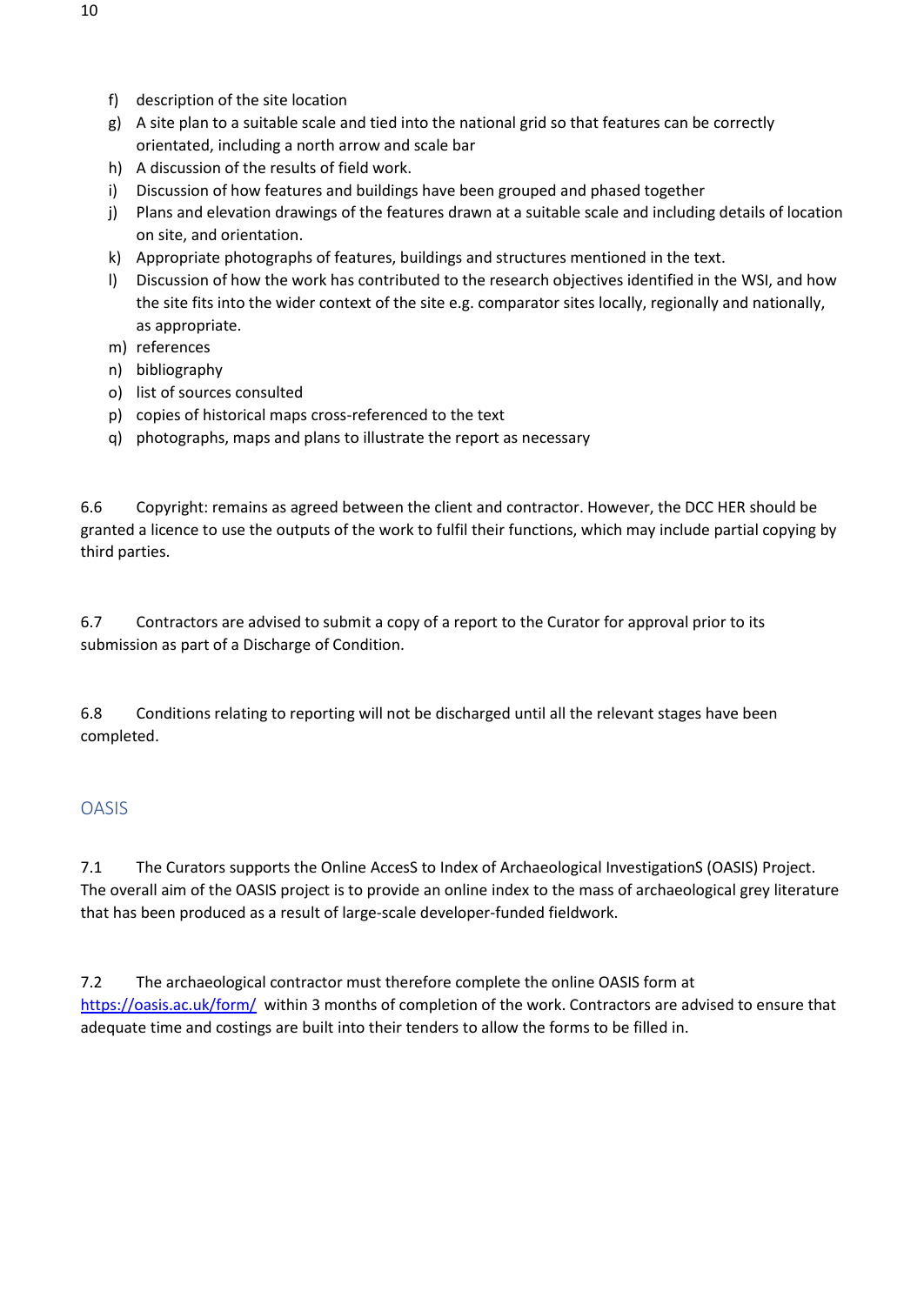7.3 An appropriately formatted copy of the final report must also be uploaded to OASIS within 3 months of approval by the Curator. This final version will be the version downloaded and included in the HER.

7.4 Conditions relating to reporting will not be discharged until all the relevant stages of OASIS have been completed.

### <span id="page-10-0"></span>Publication

8.1 All building recording projects must have time and budget allocation identified for publication unless it can be shown that further investigation and research will be taking place. This must be to a minimum standard to include a summary of the work, findings, dates, illustrations and photographs and references to where the archive has been deposited.

8.2 Editors of regional journals, such as the Durham Archaeological Journal or Archaeologia Aeliana, and/or other relevant journals must be contacted for information on outline publication costs, fuller figures may be worked out on completion of the project. A contingency sum for publication appropriate to the scale of the project must be set aside at the outset of work and included in the tender. Other forms of publication may be appropriate in certain cases, to be agreed with the Curator.

8.3 Where publication is required, conditions will not be discharged until the Curator has received written agreement from the planning permission holder that publication will be funded.

8.4 If you are archiving digitally with ADS, it is efficient to consider a related digital publication in the open access journal Internet Archaeolog[y http://intarch.ac.uk](https://www.google.com/url?q=http://intarch.ac.uk&sa=D&ust=1539611118369000&usg=AFQjCNExhgemffx2BwB5v1Kotps54oW_oA) . As well as taking a very broad range of formats, data and visualisations, such a publication can integrate with, and help further publicise, the digital archive. The journal editor can be contacted for information on publication costs.

8.5 Publicity: in cases where archaeological work is undertaken as a result of the Curators' recommendation and approval, either through the planning system or otherwise, then this should be acknowledged in any and all publicity (conventional and online) describing the results.

## <span id="page-10-1"></span>The Archive

9.1 Guidance on Building and Structure Recording Archives (BSRAs) was first introduced in 2016. This is now superseded by this document.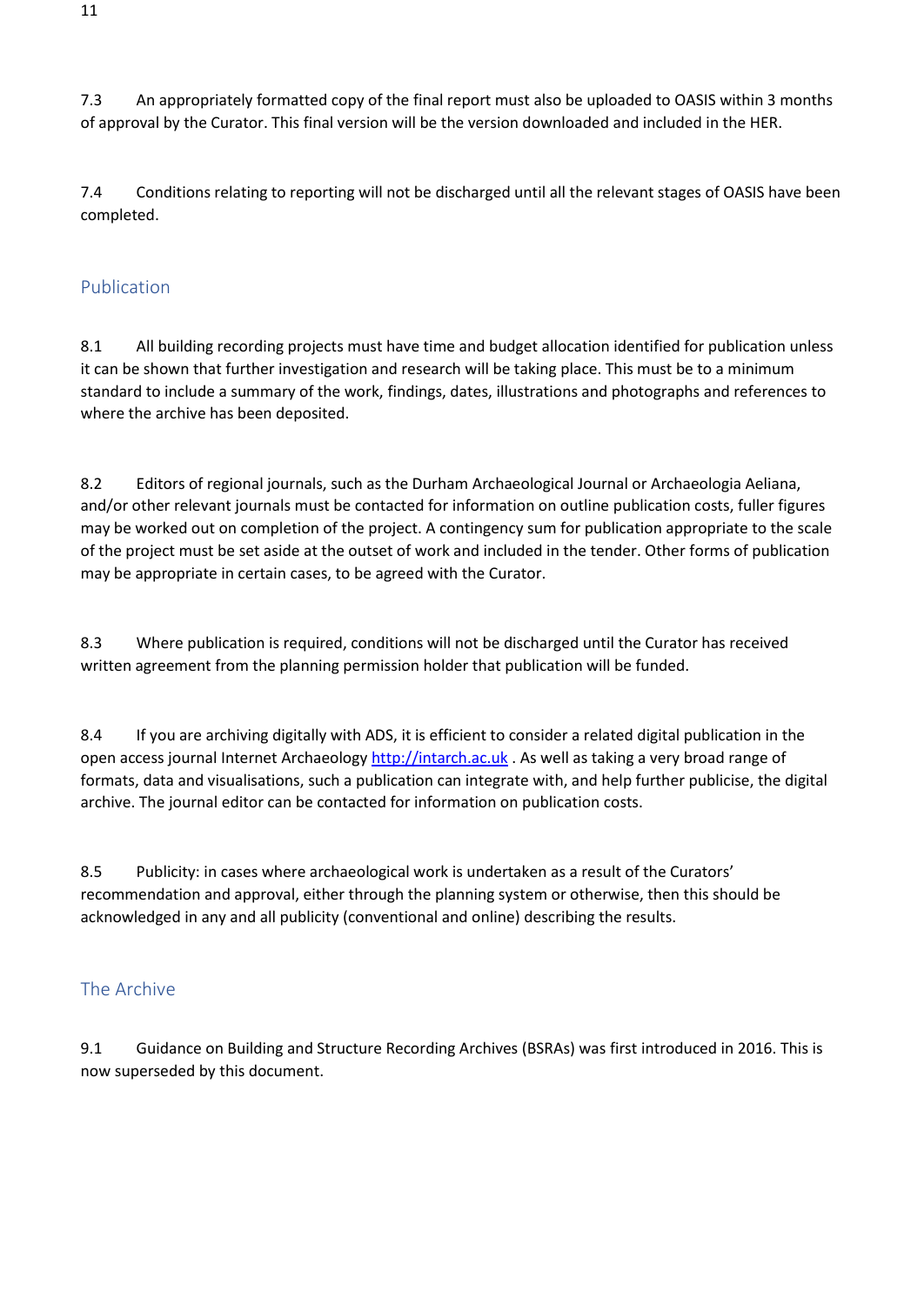9.2 This guidance is only related to the treatment of archives arising from Standing Building and Structure Recording. It is intended to clarify the situation so Contractors can include appropriate information, and build in appropriate costs, when writing Specifications for work. Specifications which do not conform to this guidance will NOT be agreed.

9.3 For all born digital BSRAs (where the primary method of data capture is digital devices) the method of archiving is via the Archaeology Data Service archiving service. All born-digital data used to inform the results of the work, for example, digital photographs, plans and elevations (e.g. original CAD or digitised drawings) should be preserved. Digital photographs will need to be assessed for appropriate retention/discard. Guidance on the main data-types and their generation can be found in th[e ADS Guides to Good Practice.](http://guides.archaeologydataservice.ac.uk/) Guidance on acceptable deposition formats and necessary metadata can be found in the Guidelines for [Depositors.](http://archaeologydataservice.ac.uk/advice/guidelinesForDepositors) Experience has shown that archives containing a very large number of files (eg circa 300 +) or large files (eg circa 100 mb +) can be more difficult to deliver for archiving, and we would advise early engagement with ADS if your archive is likely to meet these criteria.

9.4 For all hard copy BSRAs (ie prints, slides, negatives, paper etc) the archive should be deposited with the Durham County Record Office. Other local archives will no longer accept BSRAs.

9.5 Where BSRA is part of a wider archive eg a project including a watching brief or other archaeological groundworks, the decisions on where to archive should be based on the principle of keeping the archive together. This may involve deviating somewhat from what is included here and should first be discussed with the Curator.

9.6 The archives themselves should be prepared in line with the general guidance on archiving given in the following texts, as well as other relevant archiving texts:

Standard and guidance for the archaeological investigation and recording of standing buildings or structures Chartered Institute for Archaeologists 2014<http://www.archaeologists.net/codes/ifa>

Understanding Historic Buildings A guide to good recording practice English Heritage 2006 <https://historicengland.org.uk/images-books/publications/understanding-historic-buildings/>

9.7 Contact should be made with the relevant Archive curators prior to the submission of the WSI so that the accession number for the site can be included, where possible.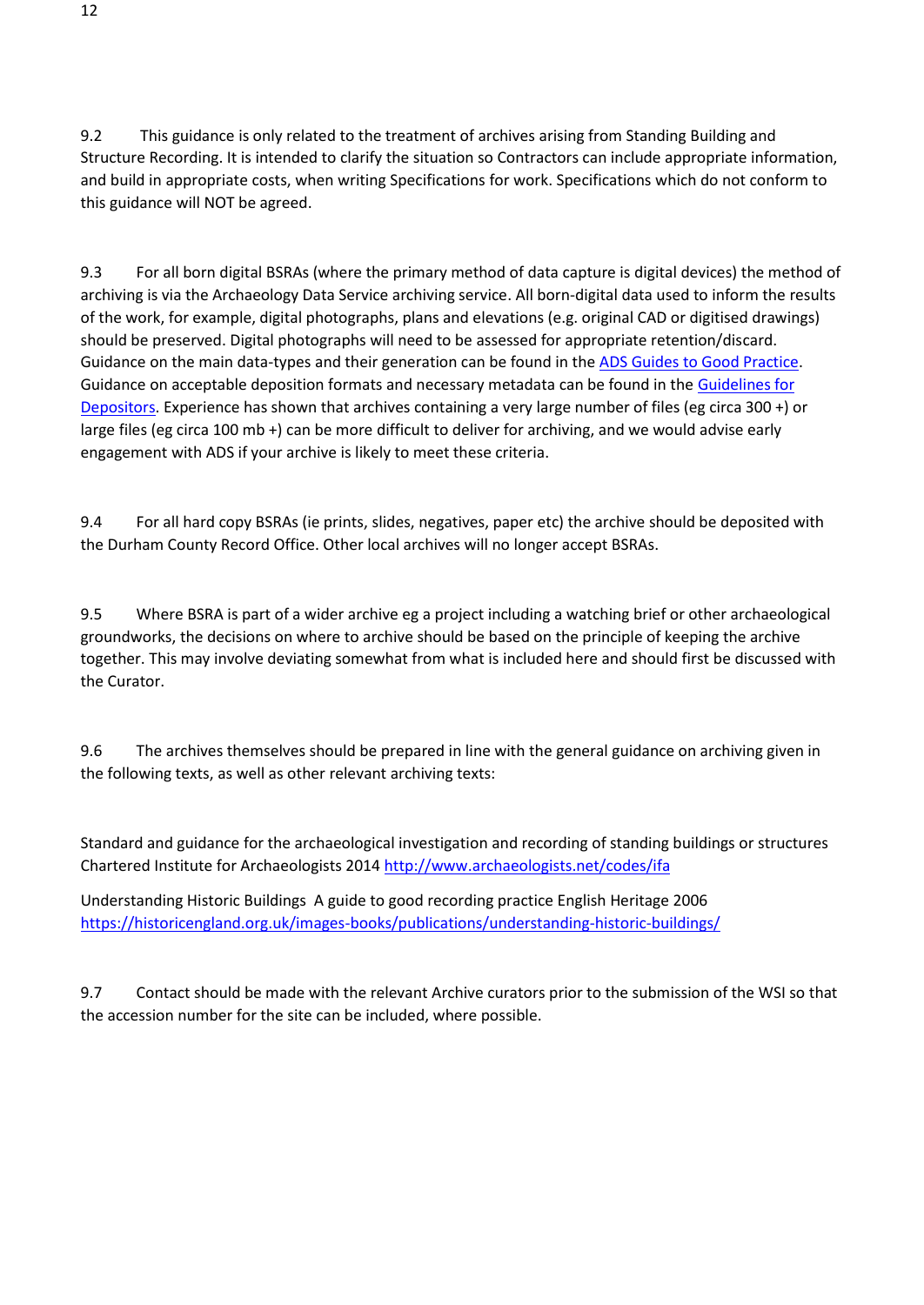9.8 Deposition must be in accordance with guidance for deposition provided by the relevant archive (please contact the relevant archive curators for further information). Failure to adhere to this guidance can mean refusal of the archive by the intended museum.

9.9 Contractors must ensure that suitable costs to cover archiving requirements are included in the original tender document. (See Charging Document)

9.10 Conditions relating to, archiving will not be discharged until all the relevant archiving stages have been completed.

DCCAS

23/03/2022

Version 3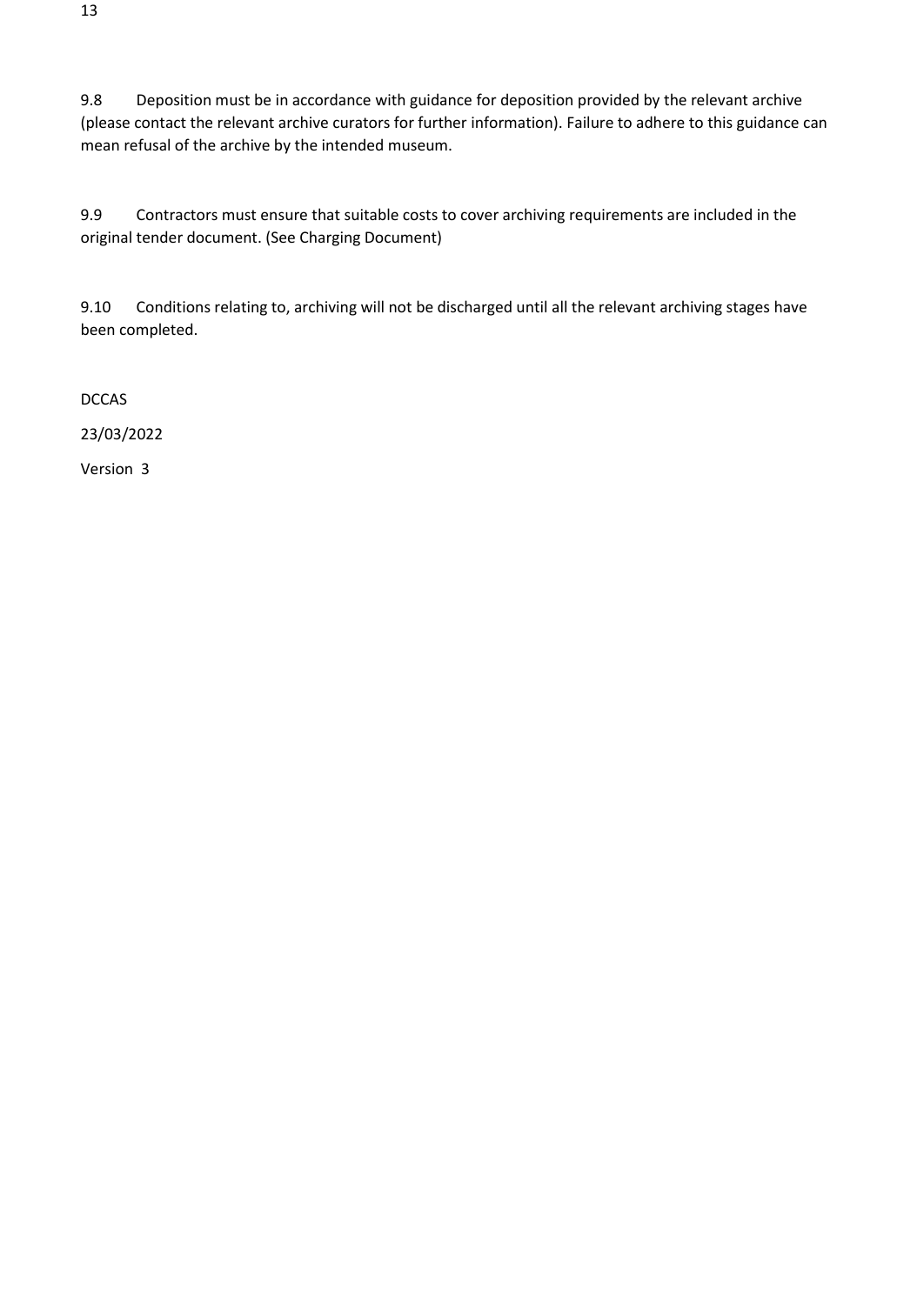## <span id="page-13-0"></span>Appendix 1 Indicative list of relevant Standards

<span id="page-13-1"></span>References

Archaeological Archives: A guide to best practice in creation, compilation, transfer and curation. Archaeological Archives Forum 2011.

*<https://doi.org/10.5284/1000078>*

Digital Image Capture and File Storage Guidelines for Best Practice. Historic England. 2015

[https://historicengland.org.uk/images-books/publications/digital-image-capture-and-file-storage/heag059](https://historicengland.org.uk/images-books/publications/digital-image-capture-and-file-storage/heag059-digital-images/) [digital-images/](https://historicengland.org.uk/images-books/publications/digital-image-capture-and-file-storage/heag059-digital-images/)

Guidelines for the Preparation of Excavation Archives for long-term storage. United Kingdom Institute of Conservation. 2015

DCCAS Standards